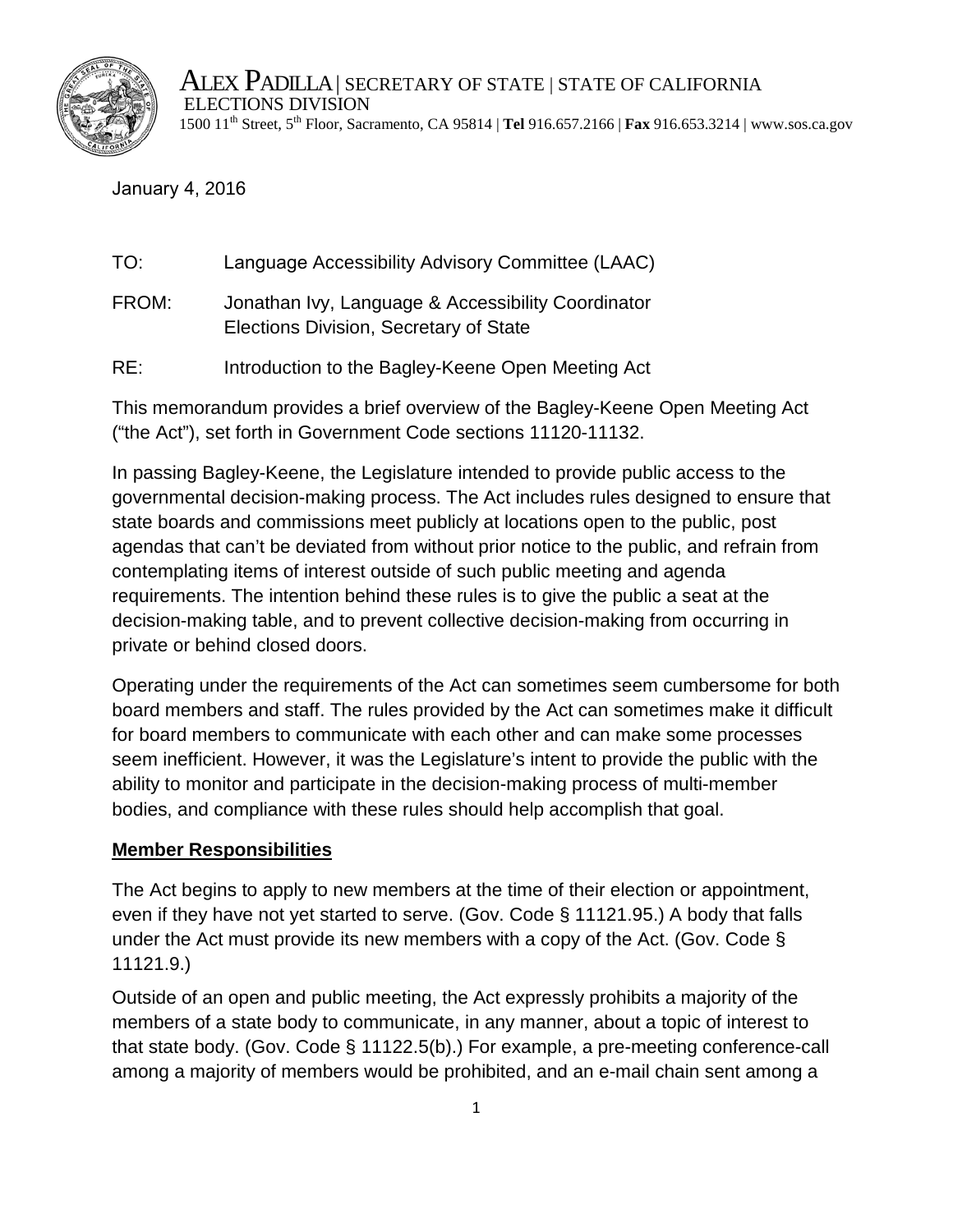majority of the members to discuss a topic of interest from an upcoming or past meeting would likewise be prohibited.

Any member who intends to deprive the public of information to which the member knows, or has reason to know, the public is entitled could be guilty of a misdemeanor. (Gov. Code § 11130.7.)

# **Meetings**

A meeting occurs when a majority of a body convenes to address issues under the body's jurisdiction. (Gov. Code § 11122.5.) For example, if a body has 21 members, and 11 members meet to discuss an issue in person, over the phone, or via e-mail, that discussion would constitute a meeting.

All meetings must be open to the public, and no conditions to entry can be imposed. (Gov. Code § 11124.) Anyone must be welcome, and removals can only occur for specific disruptions. No registration can be required, and if sign-in sheets are used, they must specifically state that they are optional and that anonymous attendance is permitted.

Members of the public are entitled to record and to broadcast the meetings (via audio and/or video), unless to do so would constitute a persistent disruption. (Gov. Code § 11124.1.)

The notice and agenda provisions require bodies to send notice of its meetings to persons who have requested it, as well as to post such notice on the Internet. (Gov. Code § 11125(a).) At least ten (10) days prior to each meeting, bodies must prepare this notice along with an agenda of all items to be discussed or acted upon at the meeting. (Gov. Code § 11125(b).)

The notice needs to state the time and the place of the meeting, provide the Internet address for a copy of the notice, and give the name, phone number, and address of a contact person who can answer questions about the meeting and the agenda. (Gov. Code § 11125(a).)

The agenda needs to contain a brief description of each item to be acted on or discussed at the meeting, which generally need not exceed 20 words in length. (Gov. Code § 11125(b).)

The public must be afforded an opportunity to speak or otherwise participate either before or during the consideration of each agenda item. (Gov. Code § 11125.7.)

Upon request by any person with a disability, the notice and agenda must be made available in appropriate alternative formats. (42 U.S.C. § 12132.) The notice must also contain information regarding the manner in which and the deadline by which a request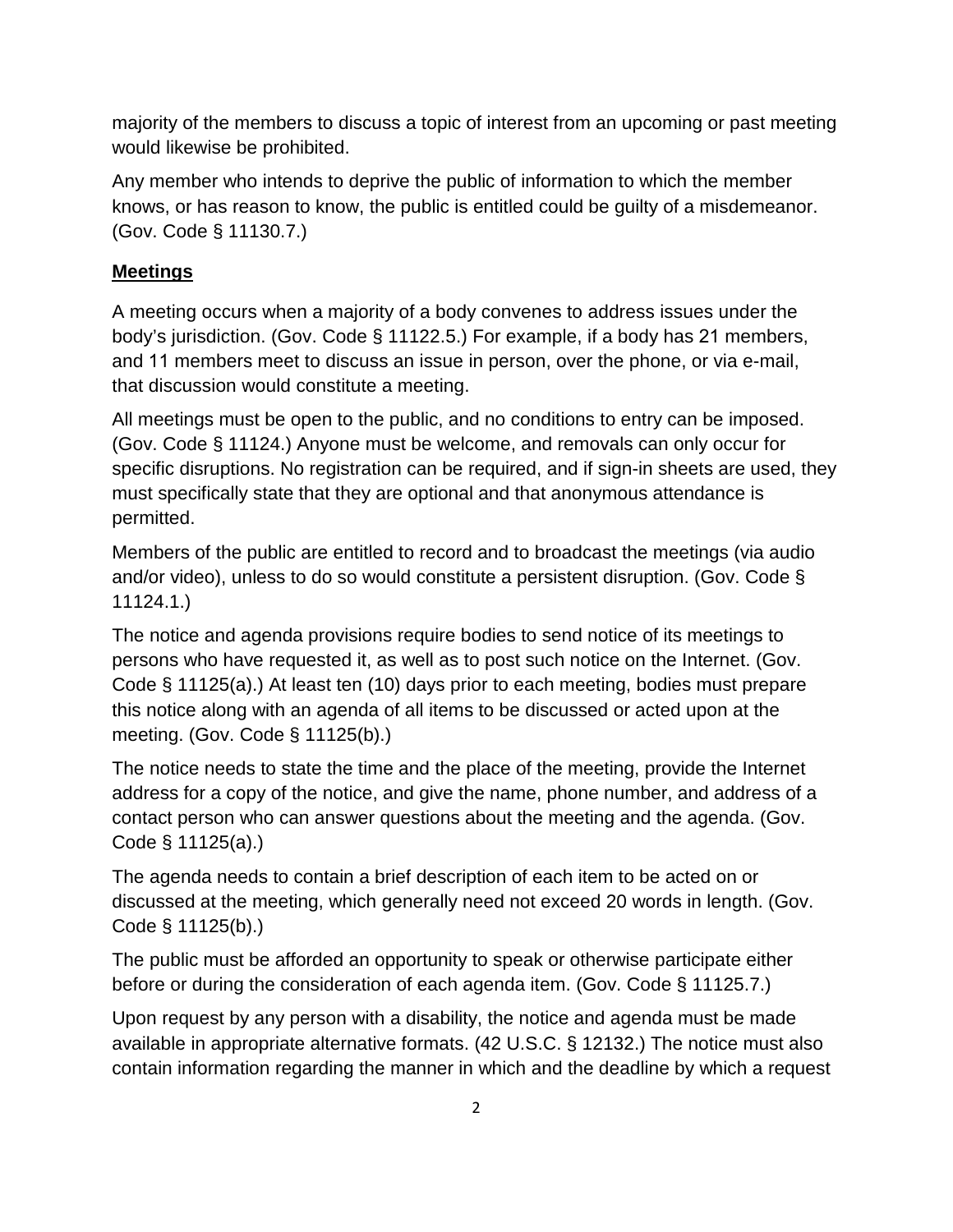for any disability-related modification or accommodation, including auxiliary aids or services, may be made by a person requiring these aids or services in order to participate in the meeting.

## **Teleconference**

Members of a state body may attend a meeting of that body via teleconference (audio, or both audio and visual), but must do so from locations accessible and open to the public. (Gov. Code § 11123.)

Each teleconference location must be identified in the notice and agenda, and each site must have posted such notice on the day of the meeting at the meeting time. (Gov. Code § 11123(b)(1)(C).)

All votes taken during a teleconferenced meeting shall be by roll call ("yeas" and "nays"), with a record of how each member votes. (Gov. Code  $\S$  11123(b)(1)(D).)

The state body can allow for members of the public to view, listen to, or interact via electronic means, such as calling into the teleconference or viewing a feed over the Internet, without having to be physically present at a meeting or teleconference location. (Gov. Code § 11123(b)(2).)

For each item considered on the agenda, the public must be afforded an opportunity to speak or otherwise participate at each of the teleconference locations. (Gov. Code § 11123(b)(1)(C).)

#### **Public Records**

For each item on which a vote is taken, a record must be kept of the result and how each member present voted on that action item. Secret ballots are prohibited. (Gov. Code § 11123(c).)

Under the Act, the public is entitled to have access to the records of the body. (Gov. Code § 11125.1.) In general, a record includes any form of writing, including e-mails and handwritten notes. When materials are provided to a majority of the body either before or during the meeting, they must also be made available to the public without delay, unless the confidentiality of such materials is otherwise protected. (Gov. Code § 11125.1(a).)

Any records provided to the public must be available in appropriate alternative formats upon request by a person with a disability. (42 U.S.C. § 12132.)

If a body has received a request for records, the Public Records Act allows for the body to charge for duplication, limited to the direct cost of such duplication. (Gov. Code §§ 6250-6270, and Gov. Code § 11125.1(c).)